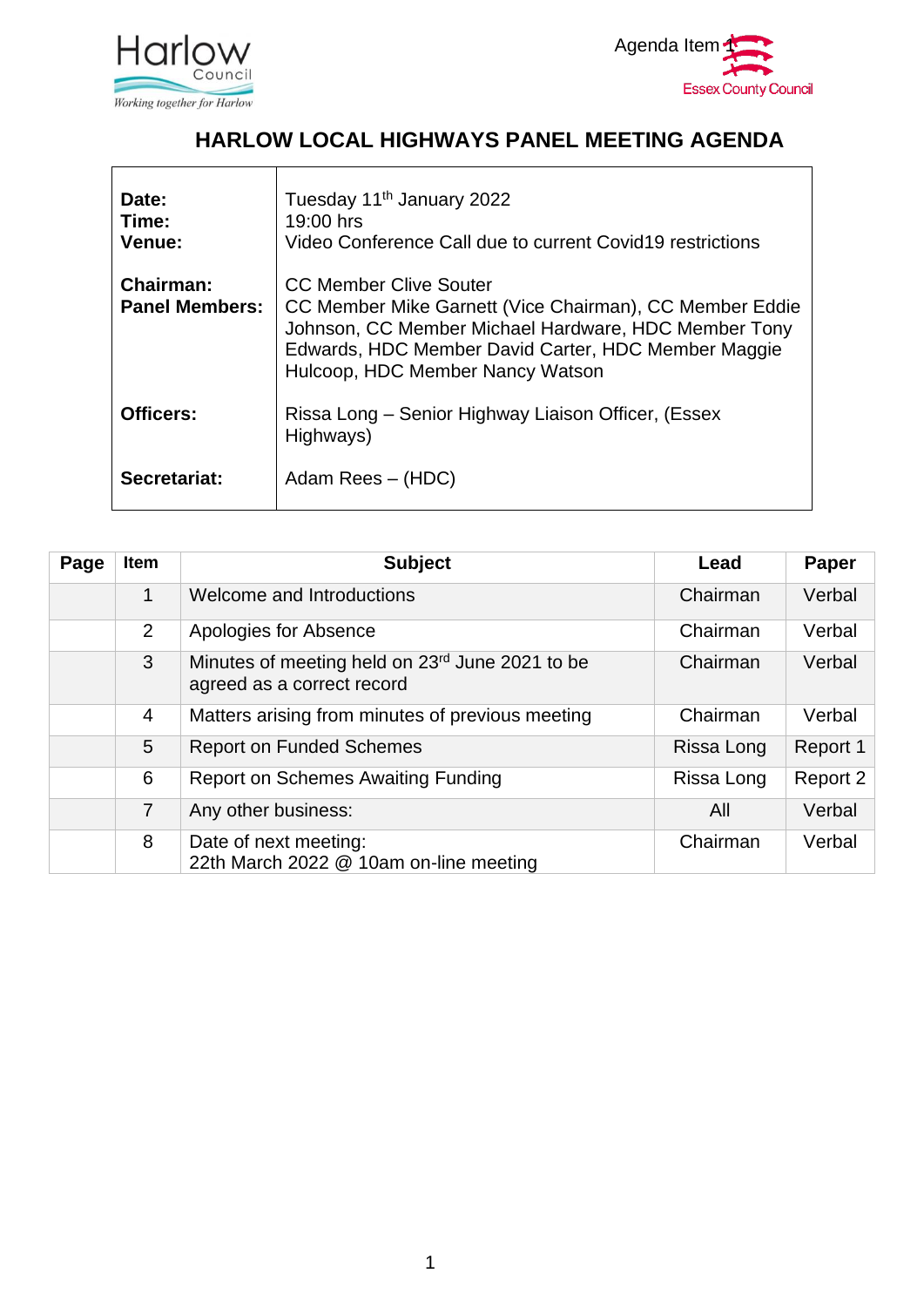#### **MINUTES OF THE HARLOW LOCAL HIGHWAYS PANEL HELD ON**

23 June 2021 10.00 - 11.05 am

### **PRESENT**

#### **Committee Members**

Councillor Clive Souter, Essex County Council (Chair) Councillor Michael Garnett, Essex County Council (Vice-Chair) Councillor Michael Hardware, Essex County Council Councillor Eddie Johnson, Essex County Council Councillor David Carter, Harlow District Council Councillor Tony Edwards, Harlow District Council Councillor Maggie Hulcoop, Harlow District Council Councillor Nancy Watson, Harlow District Council

#### **Officers**

Sonia Church, Highways Liaison Manager, Essex County Council Emma-Louise Galinis, Highways Liaison Officer, Essex County Council Rissa Long, Highways Liaison Officer, Essex County Council Adam Rees, Governance Support Officer

### 1. **WELCOMES AND INTRODUCTIONS**

Councillor Johnson, as current Chair, welcomed all attendees to the meeting and invited Councillors and Officers to introduce themselves.

### 2. **ELECTION OF CHAIR AND VICE CHAIR**

Councillor Clive Souter was elected as Chair of the Highways Panel. Councillor Mike Garnett was appointed as Vice Chair.

*From this point Councillor Souter chaired the meeting.*

### 3. **APOLOGIES FOR ABSENCE**

Apologies for absence were received from Councillor Tony Edwards.

#### 4. **MINUTES OF MEETING HELD ON 24 MARCH 2021 TO BE AGREED AS A CORRECT RECORD**

Agreed.

### 5. **MATTERS ARISING FROM MINUTES OF PREVIOUS MEETING**

None.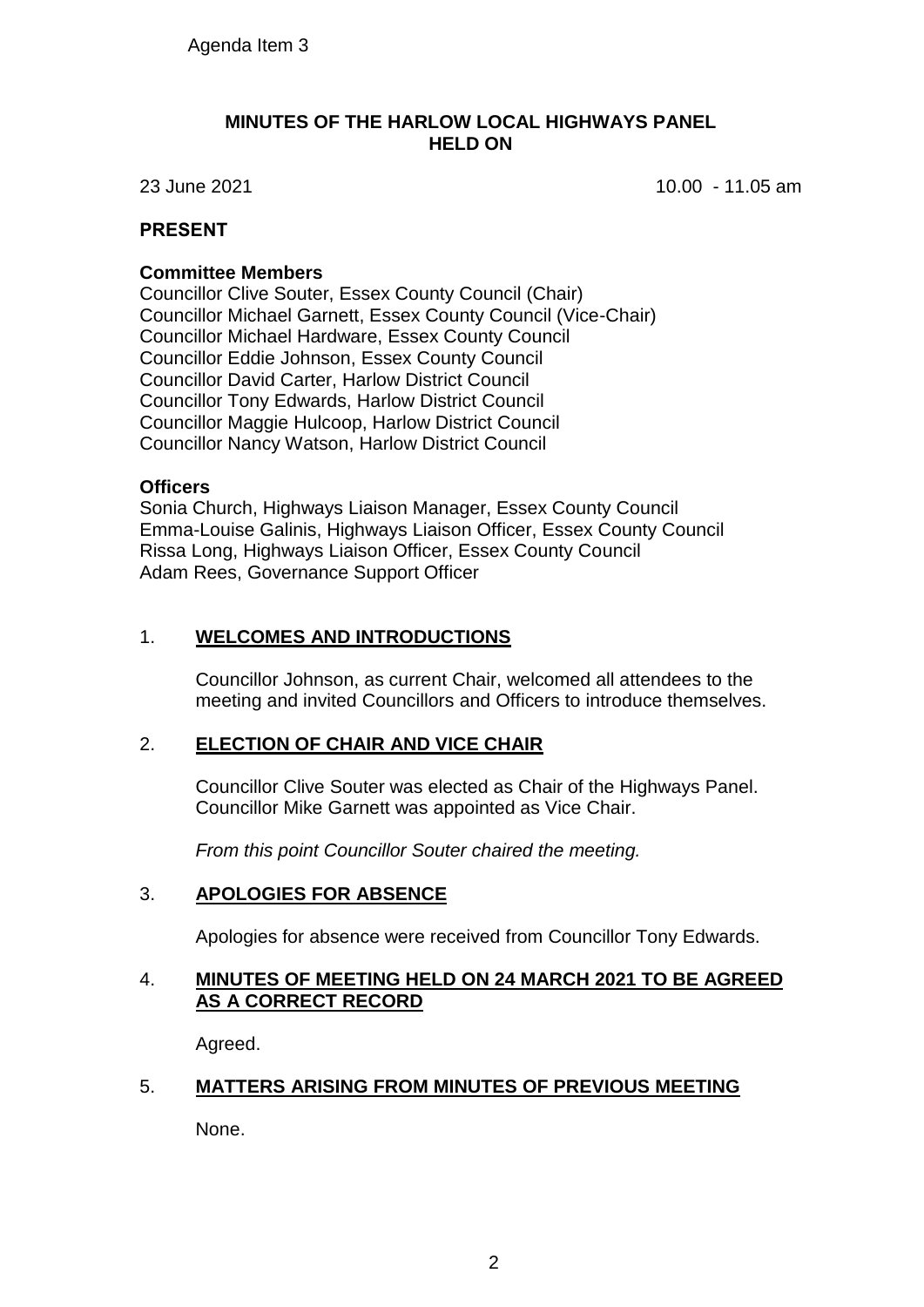### 6. **REPORT ON FUNDED SCHEMES**

Rissa Long, Highways Liaison Officer, gave an update on Funded Schemes from the 2020/21 financial year.

It was agreed that the following scheme be removed from the list after work by the Highways Rangers:

i) Pittmans Field – Verge protection

### 7. **REPORT ON SCHEMES AWAITING FUNDING**

Rissa Long presented the report on schemes awaiting funding. It was agreed that the following schemes would be funded:

- i) School Lane, outside Freshwaters School bollard £6,000
- ii) Barn Mead Dropped crossings £52,000
- iii) Kingsmoor Road Dropped kerbs £32,500
- iv) Woodwards Pedestrian dropped crossing £5,000
- v) Passmore Area Cycling improvements £96,500

It was agreed that all remaining funding for the year would be allocated to cycle track repairs. Councillors were encouraged to make Officers aware of repairs that needed to take place.

### 8. **ANY OTHER BUSINESS**

None.

### 9. **DATE OF NEXT MEETING**

7 September 2021.

CHAIR OF THE PANEL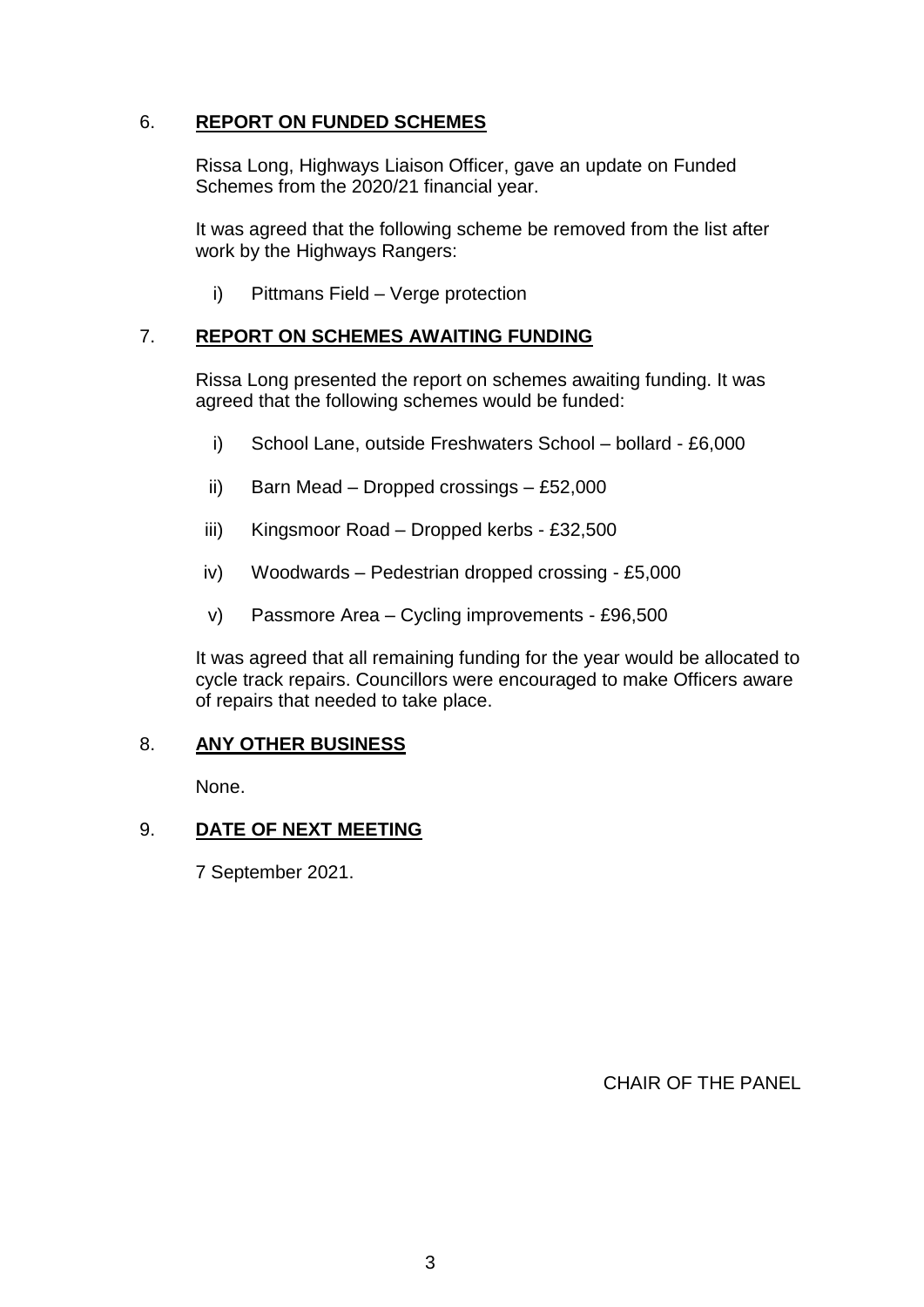.

## **REPORT 1 HARLOW LOCAL HIGHWAY PANEL 2021/22 FUNDED SCHEMES LIST**

This report provides an update on the current position of all the schemes which the Harlow Local Highway Panel had recommended for inclusion in the 2021/22 programme.

### **Budget summary 2021/22**

| 1. Commissioned schemes            |           |          |  |  |  |
|------------------------------------|-----------|----------|--|--|--|
| Safer Roads Schemes 2021/22        | £25,000   |          |  |  |  |
| Other commissioned Schemes 2021/22 |           | £333,500 |  |  |  |
|                                    | Sub-total | £358,500 |  |  |  |

| 2. LHP Funding                 |           |          |  |  |  |
|--------------------------------|-----------|----------|--|--|--|
| LHP Funding 2021/22            | £243,500  |          |  |  |  |
| LHP Additional Funding 2021/22 | £200,000  |          |  |  |  |
|                                | Sub-total | £443,500 |  |  |  |

| 3. Summary                                      |          |
|-------------------------------------------------|----------|
| Total LHP Budget 2021/22                        | £443,500 |
| <b>Total Commissioned Schemes</b>               | £358,500 |
| <b>Budget allocated to cycleway maintenance</b> | £85,000  |

At the June 2021 panel meeting the members agreed to fund additional schemes to the value of £160,500 with the remaining budget of £85,000 to be used towards cycleway maintenance at Member led locations in Harlow.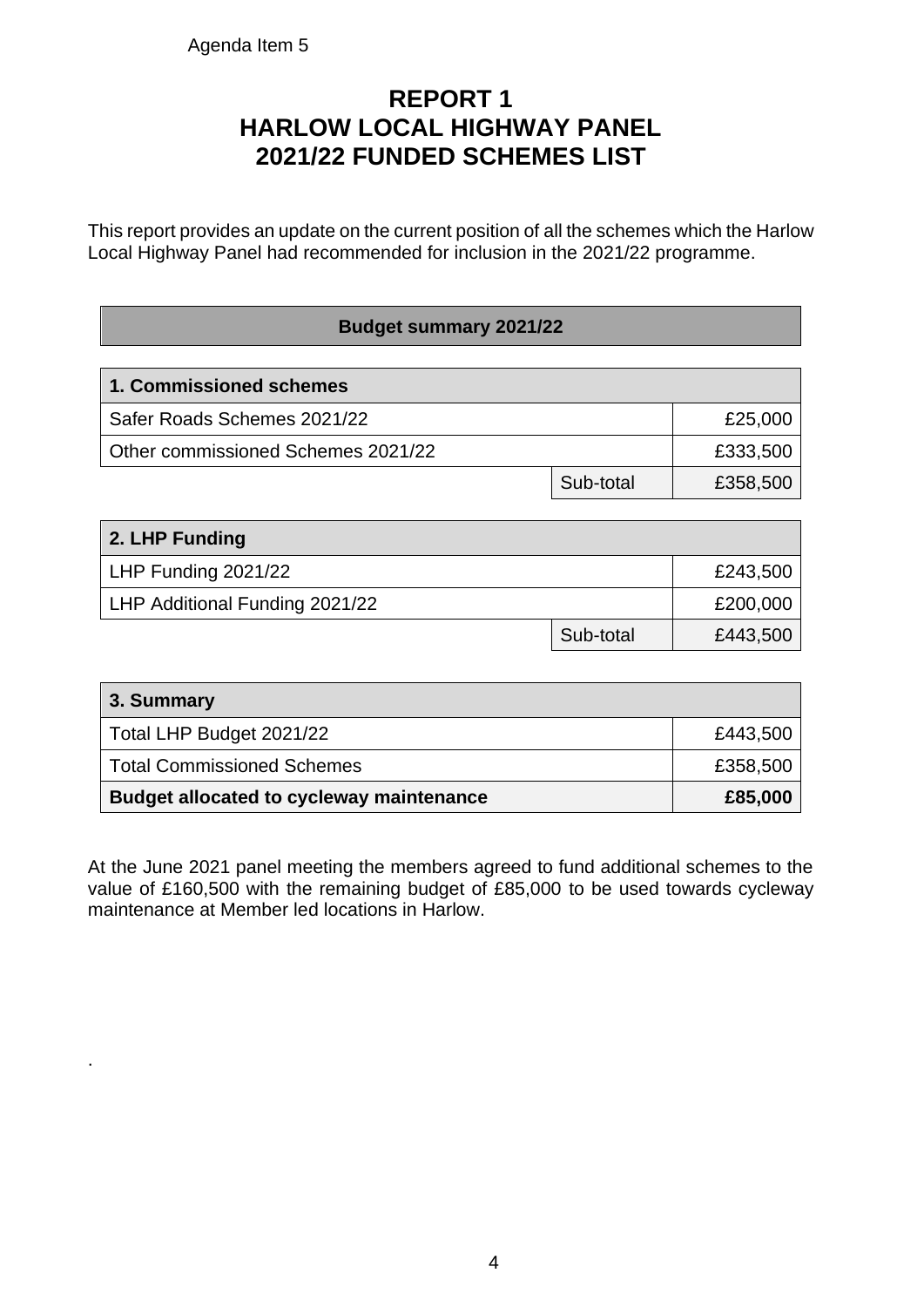## **Funded Schemes 2021-22**

**Total Value of** 

**Schemes £358,500 Completed Update**

| Ref            | <b>Scheme name</b>                                           | <b>Description</b>                                                                                                                                                   | <b>Division</b>             | <b>Scheme</b><br><b>Category</b> | <b>Scheme stage</b> | <b>Cost Code</b> | <b>Allocated</b><br><b>Budget</b> | <b>Comments</b>                                                                                                                                                | <b>Est</b><br><b>Completion</b> |
|----------------|--------------------------------------------------------------|----------------------------------------------------------------------------------------------------------------------------------------------------------------------|-----------------------------|----------------------------------|---------------------|------------------|-----------------------------------|----------------------------------------------------------------------------------------------------------------------------------------------------------------|---------------------------------|
| $\overline{1}$ | Opposite Bushey Croft,<br>Harlow - Parking                   | Measures to improve the<br>congestion issues caused by parked<br>vehicles                                                                                            | <b>Harlow West</b>          | Traffic<br>Management            | Feasibility         | LHAR162020       | £5,500                            |                                                                                                                                                                | Q <sub>4</sub>                  |
| $\overline{2}$ | Paringdon Road -<br>Route study                              | Request to review Paringdon Road<br>in its entirety to assess the existing<br>traffic calming and junction<br>arrangements where safety<br>concerns have been raised | <b>Harlow West</b>          | Traffic<br>Management            | Feasibility         | LHAR192012       | £5,000                            | The scheme will commence<br>as a route study of the whole<br>of Paringdon Road.                                                                                | Q <sub>4</sub>                  |
| 3              | Passmore Area -<br>Cycling improvements                      | Implementation of cycle<br>improvements in the Passmore<br>Area as identified in the feasibility<br>study undertaken in 2017-18                                      | <b>Harlow West</b>          | Cycling                          | Total scheme        | LHAR164001       | £96,500                           | The panel agreed to fund this<br>at the June 2021 meeting.<br>The complexities of the<br>scheme are likely to mean<br>that delivery will happen in<br>2022-23. | <b>TBC</b>                      |
| $\overline{4}$ | Waterhouse Moor -<br>Parking improvements                    | Request to consider amending off<br>road land for parking spaces in the<br>vicinity of Waterhouse Towers                                                             | <b>Harlow South</b><br>East | Traffic<br>Management            | Design              | LHAR192006       | £5,500                            |                                                                                                                                                                | Q <sub>4</sub>                  |
| 5              | Willowfield - Layby<br>improvement                           | Feasibility study to look at either<br>widening the existing layby to better<br>facilitate echelon parking or look to<br>introduce a one way system                  | <b>Harlow West</b>          | <b>Traffic</b><br>Management     | Design              | LHAR162010       | £6,500                            | <b>Completed in November</b><br>2021.                                                                                                                          | <b>COMPLETED</b>                |
| 6              | Barn Mead - Dropped<br>crossings                             | Request for dropped crossings<br>around the whole Barn Mead estate                                                                                                   | <b>Harlow West</b>          | Walking                          | Total scheme        | LHAR163020       | £52,000                           | The scheme was agreed for<br>funding at the June 2021<br>meeting however it will now be                                                                        | <b>TBC</b>                      |
| $\overline{7}$ | Potter Street - Review<br>of existing 20mph zone             | Request to look into the existing<br>20mph zone and improving existing<br>traffic calming measures                                                                   | <b>Harlow South</b><br>East | Traffic<br>Management            | Feasibility         | LHAR162014       | £5,500                            |                                                                                                                                                                | Q <sub>4</sub>                  |
| 8              | Partridge Road, close to<br>Five Acres - Dropped<br>crossing | Dropped crossings to allow bus<br>users to access the bus stop                                                                                                       | <b>Harlow West</b>          | Passenger<br>Transport           | <b>Total scheme</b> | LHAR195001       | £16,500                           | Completed in October 2021.                                                                                                                                     | <b>COMPLETED</b>                |

5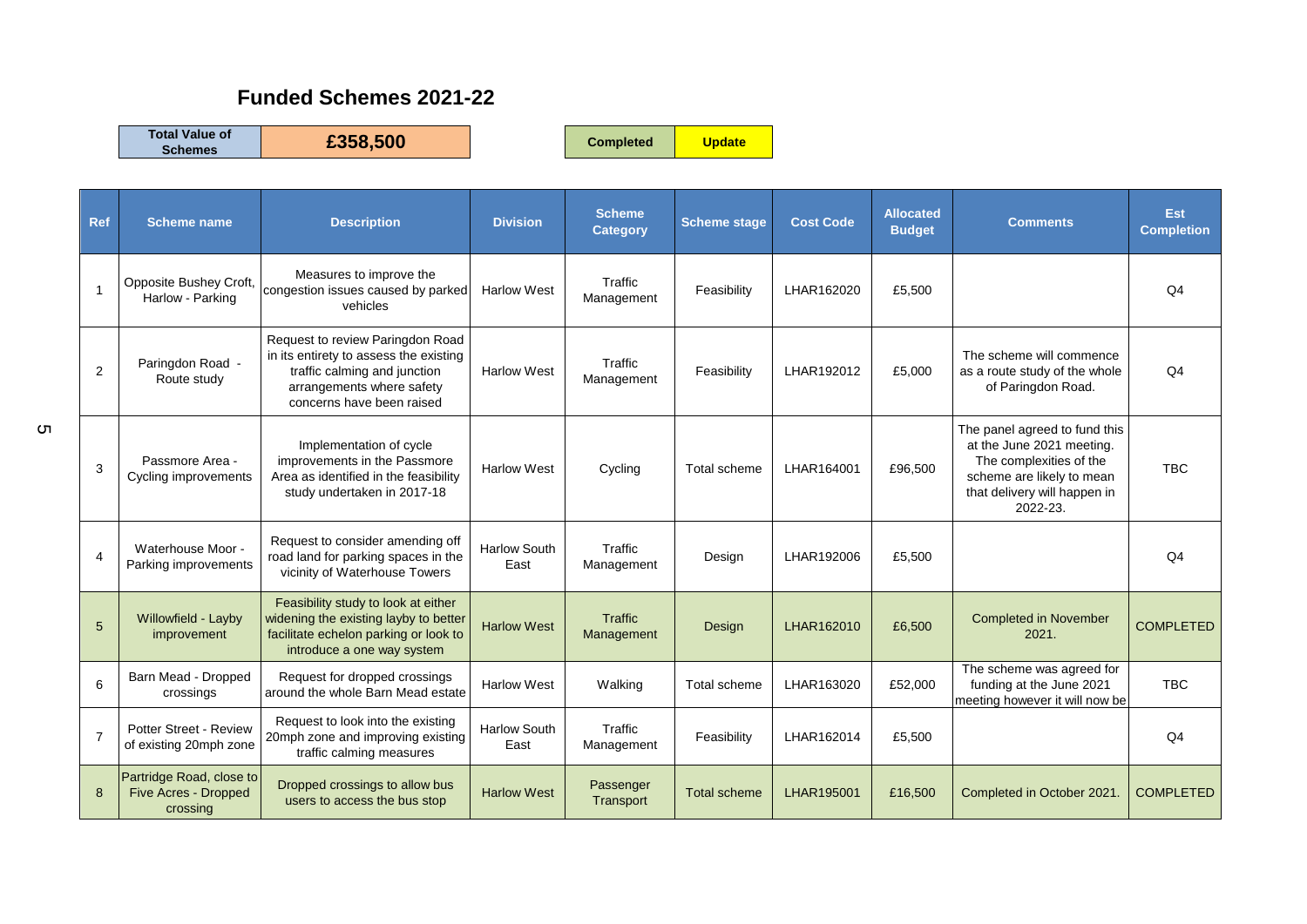## **Funded Schemes 2021-22**

**Total Value of** 

**Schemes £358,500 Completed Update**

| <b>Ref</b>   | <b>Scheme name</b>                                                         | <b>Description</b>                                                                                                                          | <b>Division</b>             | <b>Scheme</b><br><b>Category</b>         | <b>Scheme stage</b> | <b>Cost Code</b> | <b>Allocated</b><br><b>Budget</b> | <b>Comments</b>                                                                    | <b>Est</b><br><b>Completion</b> |
|--------------|----------------------------------------------------------------------------|---------------------------------------------------------------------------------------------------------------------------------------------|-----------------------------|------------------------------------------|---------------------|------------------|-----------------------------------|------------------------------------------------------------------------------------|---------------------------------|
| $\mathbf{Q}$ | Churchgate Street - 20<br>when lights flash                                | Advisory 20 when lights flash<br>outside the school                                                                                         | <b>Harlow North</b>         | Traffic<br>Management                    | Total scheme        | LHAR182003       | £12,000                           |                                                                                    | Q <sub>4</sub>                  |
| 10           | Hare Street Springs -<br>Traffic management                                | Request to look at improving the<br>existing traffic calming arrangement                                                                    | <b>Harlow West</b>          | Traffic<br>Management                    | Design              | LHAR182005       | £6,500                            | The scheme will look at<br>improving the existing traffic<br>calming arrangements. | Q <sub>4</sub>                  |
| 11           | Tye Green Village -<br>Playground warning<br>signage                       | Playground warning signage                                                                                                                  | <b>Harlow South</b><br>East | Traffic<br>Management                    | Total scheme        | LHAR192004       | £5,000                            |                                                                                    | Q <sub>4</sub>                  |
| 12           | Latton Bush Centre -<br>Mini roundabout<br><i>improvements</i>             | Improved visibility and possible<br>deflection on the mini roundabout to<br>encourage vehicles heading North<br>on Southern Way to give way | <b>Harlow South</b><br>East | Traffic<br>Management                    | Design              | LHAR192007       | £5,000                            | Completed in August 2021.                                                          | <b>COMPLETED</b>                |
| 13           | Churchgate Street -<br>Gateway treatment                                   | Gateway treatment to reinforce the<br>speed limit as you enter Churchgate<br>Street from the Epping direction                               | <b>Harlow North</b>         | Traffic<br>Management                    | <b>Total scheme</b> | LHAR192010       | £8,000                            | Completed in November 2021                                                         | <b>COMPLETED</b>                |
| 14           | <b>Station Road / Priory</b><br>Avenue Harlow -<br><b>Dropped crossing</b> | Dropped crossing to link both sides<br>of the Road                                                                                          | <b>Harlow North</b>         | Walking                                  | <b>Total scheme</b> | LHAR193001       | £10,000                           | Completed in October 2021.                                                         | <b>COMPLETED</b>                |
| 15           | Junction in between 171<br>and 100 Abbotsweld -<br>Road markings           | Request to look into give way road<br>markings at the junction                                                                              | <b>Harlow West</b>          | Traffic<br>Management                    | <b>Total scheme</b> | LHAR162008       | £4,000                            | Completed in October 2021.                                                         | <b>COMPLETED</b>                |
| 16           | Longwood Academy,<br>Paringdon Road -<br>Safety improvements               | Pedestrian guard rail and general<br>safety improvements outside the<br>school                                                              | <b>Harlow West</b>          | <b>School Crossing</b><br><b>Patrols</b> | <b>Total scheme</b> | LHAR206001       | £34,000                           | Completed in October 2021.                                                         | <b>COMPLETED</b>                |
| 17           | Waterhouse Moor -<br>20mph zone                                            | Implementation of 20mph zone on<br>Waterhouse Moor, Westfield and<br><b>Church Leys</b>                                                     | <b>Harlow South</b><br>East | Traffic<br>Management                    | Implementation      | LHAR182008       | £11.500                           | Completed in July 2021.                                                            | <b>COMPLETED</b>                |

 $\infty$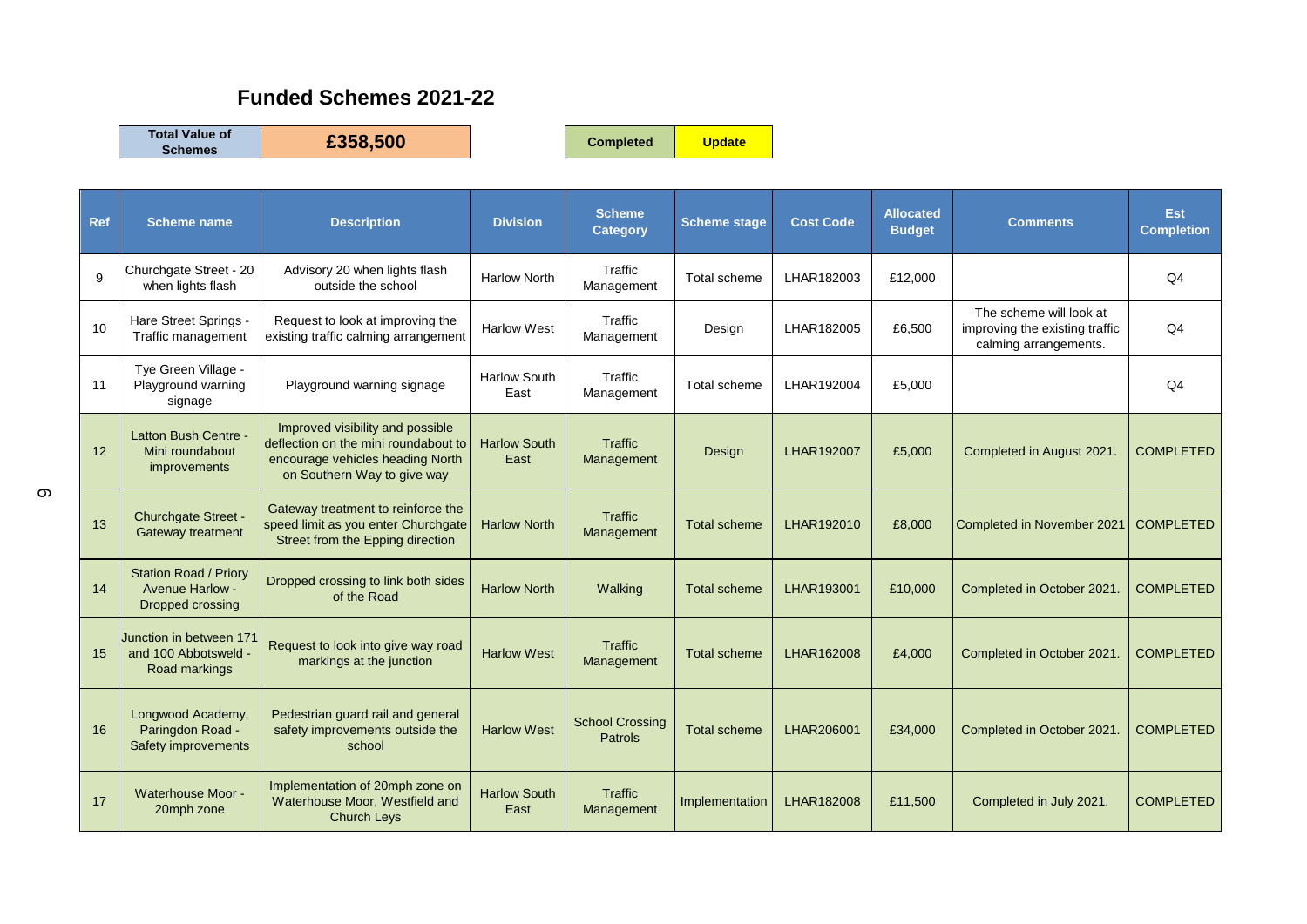## **Funded Schemes 2021-22**

**Total Value of** 

**Schemes £358,500 Completed Update**

| Ref | <b>Scheme name</b>                                                       | <b>Description</b>                                                                                                        | <b>Division</b>             | <b>Scheme</b><br><b>Category</b> | <b>Scheme stage</b> | <b>Cost Code</b> | <b>Allocated</b><br><b>Budget</b> | <b>Comments</b>                                            | Est<br><b>Completion</b> |
|-----|--------------------------------------------------------------------------|---------------------------------------------------------------------------------------------------------------------------|-----------------------------|----------------------------------|---------------------|------------------|-----------------------------------|------------------------------------------------------------|--------------------------|
| 18  | A414 j/w A1169<br>Hamburger RAB -<br><b>Casualty Reduction</b><br>scheme | Minor signage on the approach                                                                                             | Various                     | Safer Roads                      | Total scheme        | LHAR200101       | £15,000                           |                                                            | Q3                       |
| 19  | Mowbray Rd j/w Howard<br>Way - Casualty<br><b>Reduction scheme</b>       | Junction protection markings                                                                                              | <b>Harlow North</b>         | <b>Safer Roads</b>               | <b>Total scheme</b> | LHAR200102       | £8,500                            | Completed in November 2021                                 | <b>COMPLETED</b>         |
| 20  | Post construction safety<br>audits                                       |                                                                                                                           | Various                     | Safer Roads                      |                     |                  | £1,500                            |                                                            |                          |
| 21  | Kingsmoor Road -<br>Dropped kerbs                                        | Pedestrian dropped crossings                                                                                              | <b>Harlow South</b><br>East | Walking                          | Total scheme        | LHAR213001       | £32,500                           | Scheme will be progressed in<br>2022.                      | <b>TBC</b>               |
| 22  | Woodwards -<br>Pedestrian dropped<br>crossing                            | Relocate disabled bay and install 1<br>pair of pedestrian dropped kerbs to<br>facilitate safer access within<br>Woodwards | <b>Harlow West</b>          | Walking                          | Total scheme        | LHAR213002       | £6,000                            | The panel agreed to fund this<br>at the June 2021 meeting. | Q4                       |
| 23  | School Lane, outside<br>Freshwaters School -<br><b>Bollard</b>           | Bollard on the corner outside the<br>school where the footway is flush<br>with the road                                   | <b>Harlow North</b>         | Traffic<br>Management            | Total scheme        | LHAR212002       | £6,000                            | The panel agreed to fund this<br>at the June 2021 meeting. | Q4                       |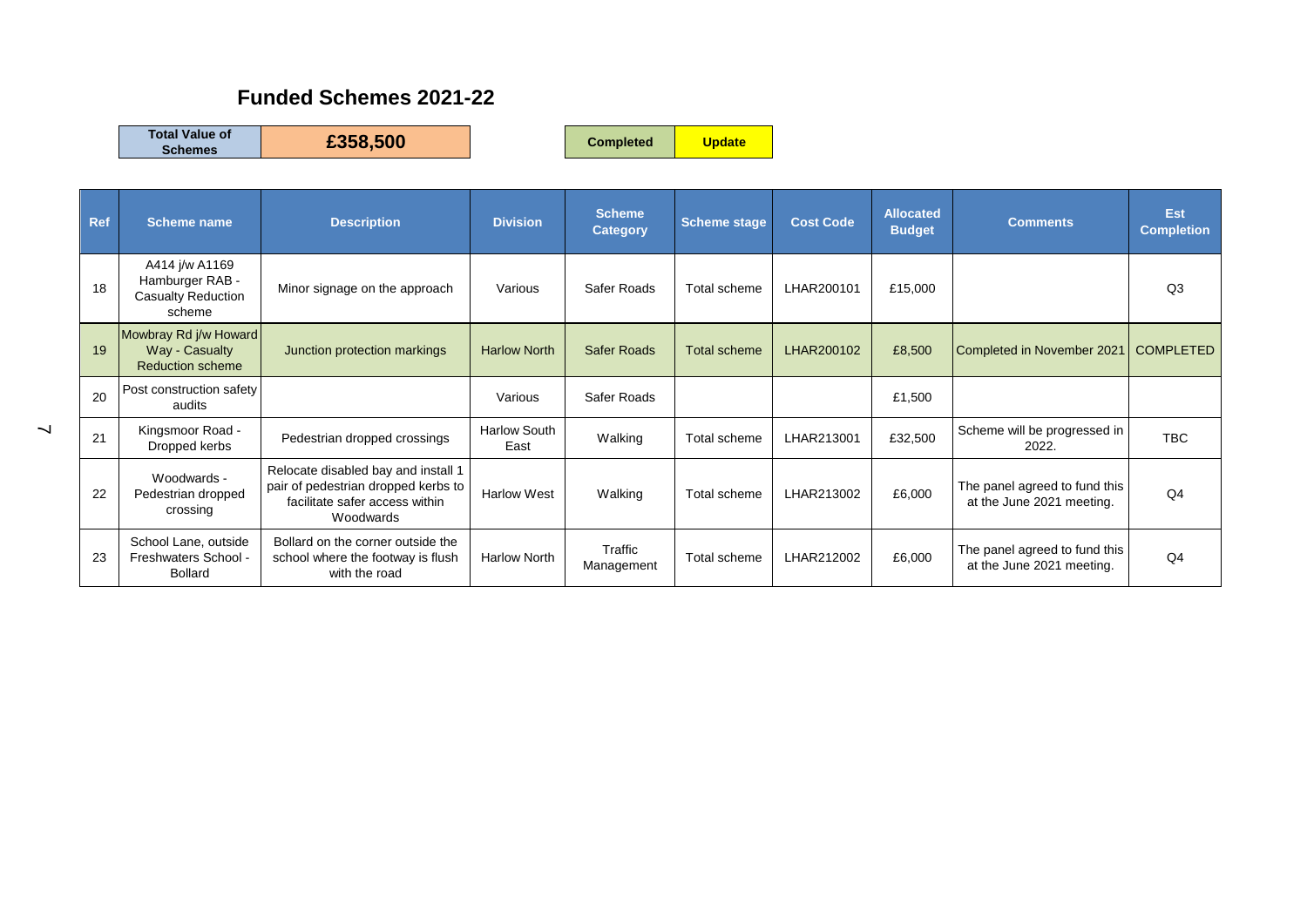## **HARLOW LOCAL HIGHWAY PANEL REPORT 2 – SCHEMES AWAITING FUNDING**

This Schemes Awaiting Funding List identifies all of the scheme requests that have been received for the future consideration of the Harlow Local Highways Panel.

There are currently schemes awaiting funding with an estimated cost of £234,500 with further value to be added upon the completion of feasibility studies, designs and validations.

| <b>Category</b>                | <b>Total Estimated</b><br><b>Costs</b> |
|--------------------------------|----------------------------------------|
| <b>Safer Roads</b>             | N/A                                    |
| <b>Traffic Management</b>      | £129,500                               |
| <b>Walking</b>                 | £105,000                               |
| <b>Cycling</b>                 | N/A                                    |
| <b>Passenger Transport</b>     | <b>TBC</b>                             |
| <b>School Crossing Patrols</b> | N/A                                    |
| <b>Congestion</b>              | N/A                                    |
| <b>Public Rights of Way</b>    | N/A                                    |

The breakdown of scheme types is as below.

Costs supplied are estimates only and there is the possibility that a final scheme cost can change significantly dependant on issues which may arise during detailed design and construction.

On the Schemes Awaiting Funding List, the RAG column acknowledges the status of the scheme request as shown below:

| G                | The scheme has been validated as being feasible and is available for<br>consideration                                                    |
|------------------|------------------------------------------------------------------------------------------------------------------------------------------|
| $\blacktriangle$ | The scheme has previously been approved for a feasibility study and<br>the results are awaited before the scheme can be fully considered |
| $\mathsf{R}$     | A scheme request has been received but is against ECC policy or<br>there is no appropriate engineering solution                          |
| V                | A scheme request has been received and is in the initial validation<br>process                                                           |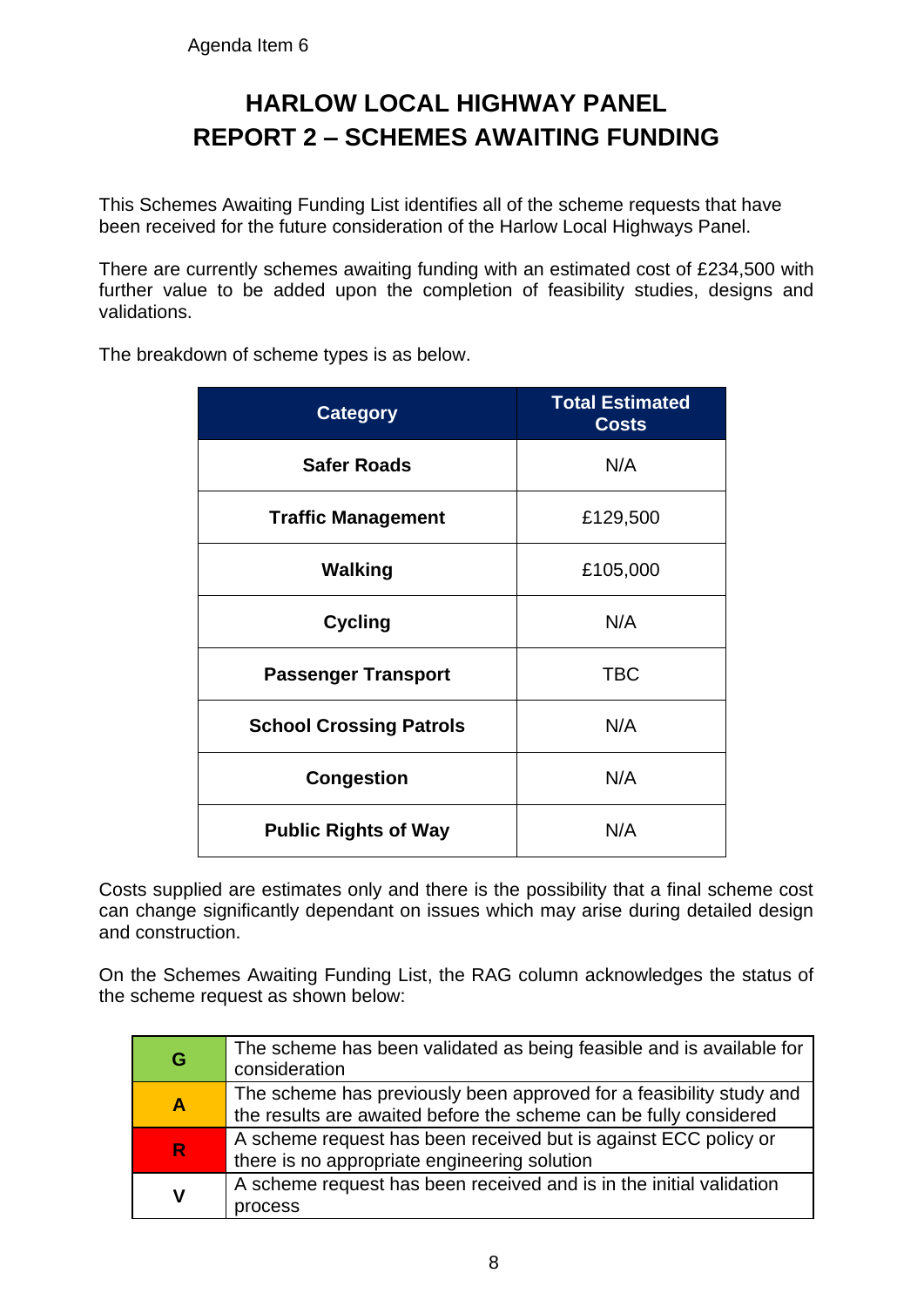### **Traffic Management**

| <b>Total Value of</b><br>schemes | £136,000 |
|----------------------------------|----------|
|                                  |          |

| Ref            | <b>Scheme name</b>                                                                    | <b>Description</b>                                                                                                                              | <b>Division</b>          | <b>Scheme stage</b> | <b>Cost Code</b> | <b>Estimated</b><br>Cost | <b>Comments</b>                                                                                                                                                                                                                  | <b>RAG</b> |
|----------------|---------------------------------------------------------------------------------------|-------------------------------------------------------------------------------------------------------------------------------------------------|--------------------------|---------------------|------------------|--------------------------|----------------------------------------------------------------------------------------------------------------------------------------------------------------------------------------------------------------------------------|------------|
| -1             | Maddox Road -<br>Traffic calming<br>amendments                                        | Request to look into the<br>existing traffic calming<br>measures                                                                                | <b>Harlow North</b>      | Feasibility         | LHAR162015       | £5,500                   |                                                                                                                                                                                                                                  | G          |
| $\overline{2}$ | Maddox Road -<br>Layby improvements                                                   | Request for layby<br>improvements to<br>accommodate echelon<br>parking                                                                          | <b>Harlow North</b>      | Design              | LHAR162016       | £5,500                   | The validation has recommended proceeding to a<br>feasibility study to identify possible improvements.                                                                                                                           | G          |
| 3              | Kingsland outside<br>149 and 91, Harlow -<br>Parking                                  | Measures to improve the<br>congestion issues caused by<br>parked vehicles                                                                       | <b>Harlow West</b>       | Feasibility         | LHAR162018       | £6,500                   | The validation has identified verge areas within<br>Kingsland which could be converted to improve<br>parking. The land however is not highways so land<br>acquisition would be required in addition to the<br>feasibility study. | G.         |
| 4              | Southern Way -<br>40mph speed limit<br>enhancement                                    | Improve the size and<br>frequency of the 40mph<br>repeater signage                                                                              | <b>Harlow West</b>       | Validation          | LHAR212003       | <b>TBC</b>               | In validation.                                                                                                                                                                                                                   | $\vee$     |
| 5              | Southern Way - VAS                                                                    | VAS sign                                                                                                                                        | <b>Harlow West</b>       | Validation          | LHAR212004       | <b>TBC</b>               | In validation.                                                                                                                                                                                                                   | $\vee$     |
| 6              | First Avenue -<br>Vehicular access to<br>the skatepark                                | Vehicular access to the<br>skatepark from First Avenue<br>where Harlow District<br>Council are making<br>improvements for<br>emergency vehicles | <b>Harlow North</b>      | Validation          | LHAR212005       | <b>TBC</b>               | In validation.                                                                                                                                                                                                                   | V          |
| $\overline{7}$ | Lane End / Malkin<br>Drive, Church<br>Langley - Traffic<br>management<br>improvements | Measures including a raised<br>surface and bollards to<br>prevent vehicles from<br>obscuring visibility at the<br>junction                      | <b>Harlow South East</b> | Validation          | LHAR212008       | <b>TBC</b>               | In validation.                                                                                                                                                                                                                   | $\vee$     |

 $\circ$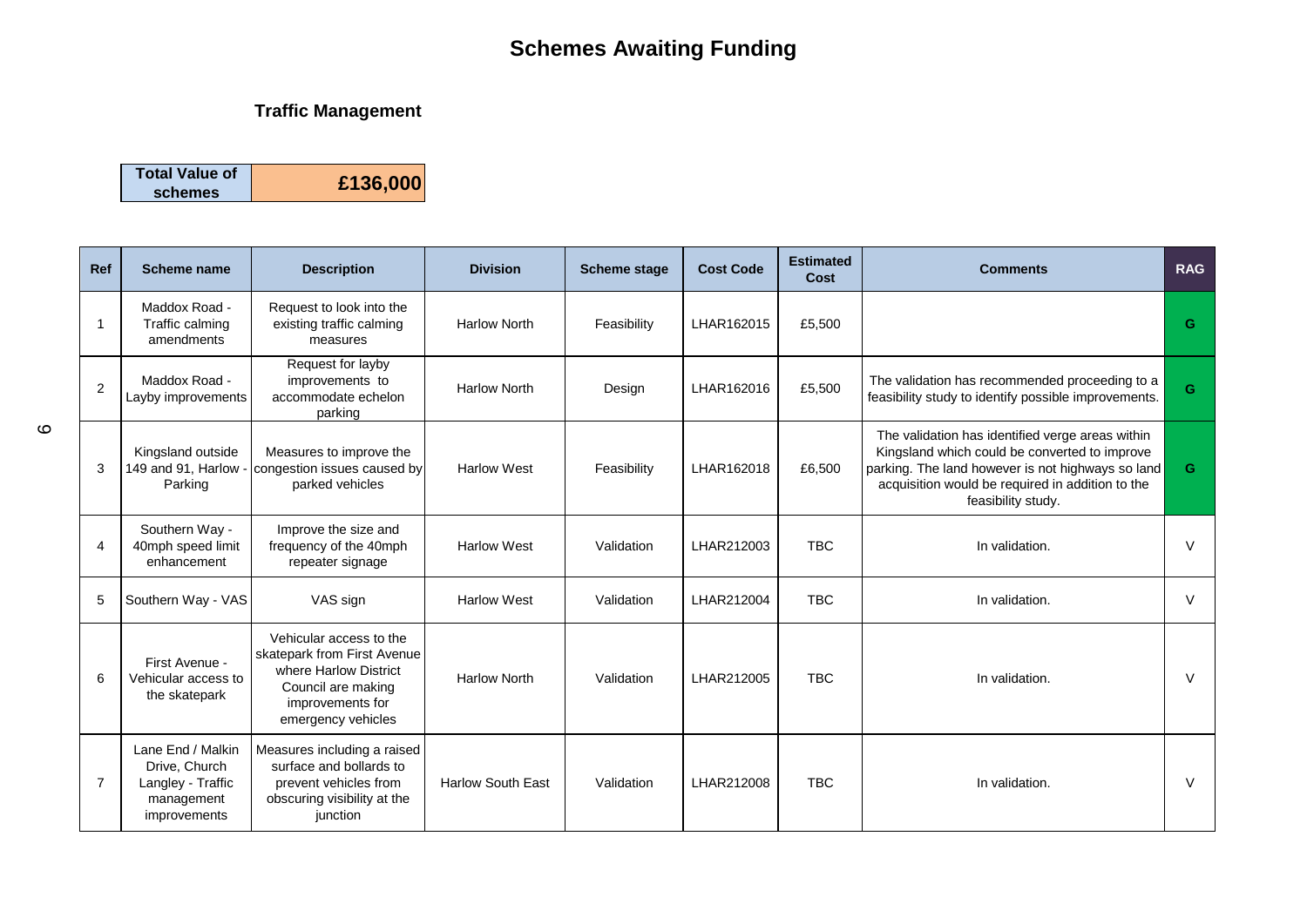## **Traffic Management**

| <b>Total Value of</b> | £136,000 |
|-----------------------|----------|
| schemes               |          |

| Ref | <b>Scheme name</b>                                                                        | <b>Description</b>                                                                                            | <b>Division</b>          | <b>Scheme stage</b> | <b>Cost Code</b> | <b>Estimated</b><br><b>Cost</b> | <b>Comments</b>                                   | <b>RAG</b> |
|-----|-------------------------------------------------------------------------------------------|---------------------------------------------------------------------------------------------------------------|--------------------------|---------------------|------------------|---------------------------------|---------------------------------------------------|------------|
| 8   | Waterhouse Moor -<br>No through traffic                                                   | Scheme to consider the<br>possibility of closing<br>Waterhouse Moor as a<br>through route                     | <b>Harlow South East</b> | Validation          | LHAR212006       | <b>TBC</b>                      | In validation.                                    | $\vee$     |
| 9   | Traceys Road -<br>School parking<br>prevention                                            | Scheme to prevent school<br>themed parking from<br>blocking residential<br>properties during pick up<br>times | <b>Harlow South East</b> | Validation          | LHAR212007       | <b>TBC</b>                      | In validation.                                    | $\vee$     |
| 10  | Fourth Avenue jct<br>with North Gate -<br>roundabout surface<br>amendment                 | Change to the surface of the<br>roundabout to illiminate the<br>need to undertake<br>vegetation maintenance   | <b>Harlow West</b>       | Validation          | LHAR212009       | <b>TBC</b>                      | In validation.                                    | V          |
| 11  | London Road btw<br>Priory Avenue and<br>Jocelyns - Traffic<br>Calming                     | Measures to slow traffic and<br>to deter cutting through on<br>London Road                                    | <b>Harlow North</b>      | Validation          | LHAR212010       | T <sub>BC</sub>                 | In validation.                                    | V          |
| 12  | Broadfields - Safety<br><i>improvements</i><br>outside The Downs<br><b>Primary School</b> | Package of measures<br>including improved signage,<br>pedestrian dropped kerb and<br>possible raised table.   | <b>Harlow North</b>      | Validation          | LHAR212011       | <b>TBC</b>                      | In validation.                                    | $\vee$     |
| 13  | <b>Opposite Bushey</b><br>Croft, Harlow -<br>Parking                                      | Implementation of measures<br>identified in the design                                                        | <b>Harlow West</b>       | Implementation      | LHAR162020       | <b>TBC</b>                      | Awaiting the completion of the study.             | A          |
| 14  | Paringdon Road -<br>Route study                                                           | Implementation of measures<br>identified in the study                                                         | <b>Harlow West</b>       | Implementation      | LHAR192012       | <b>TBC</b>                      | Awaiting the completion of the feasibility study. | A          |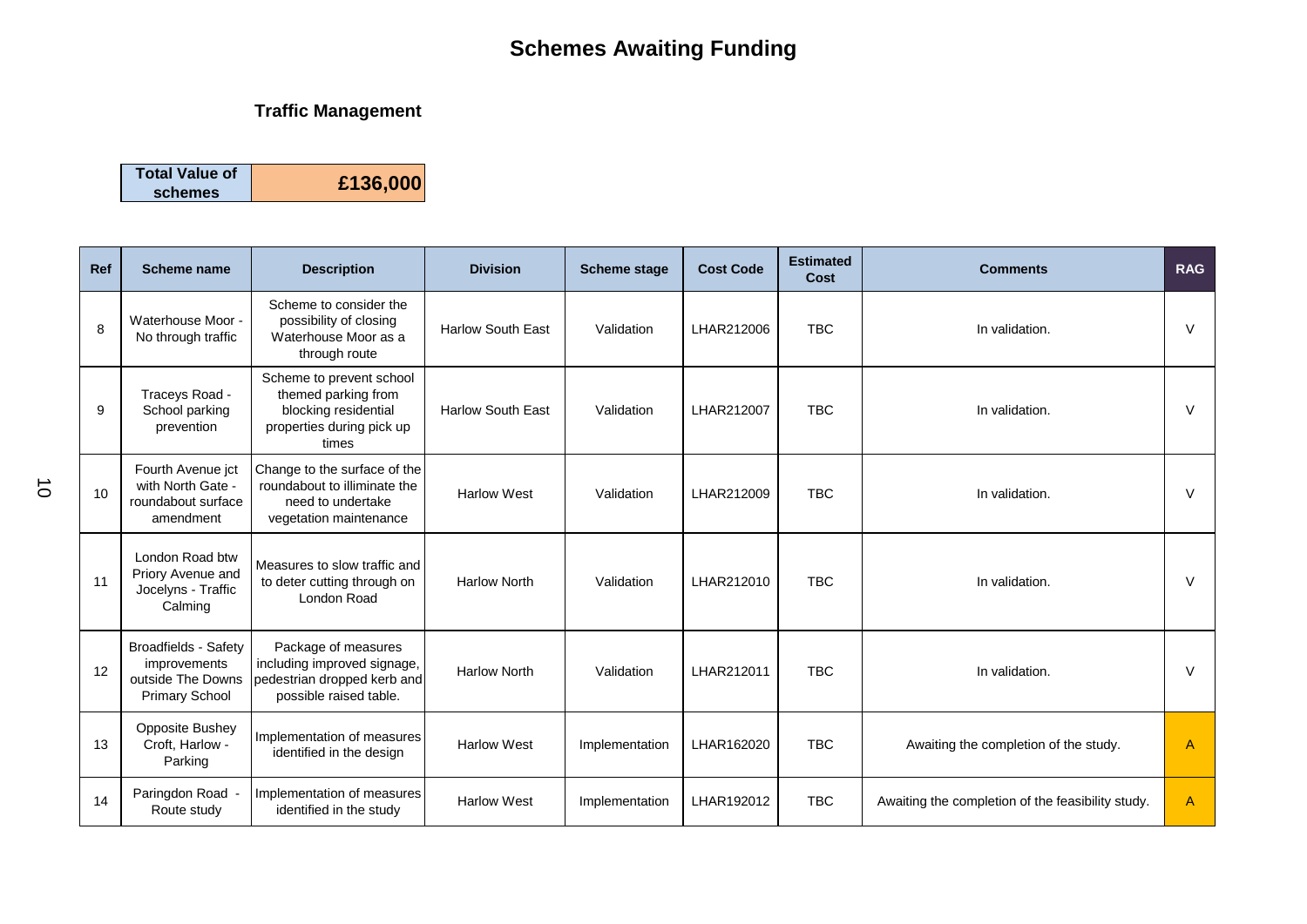## **Traffic Management**

| <b>Total Value of</b> |          |
|-----------------------|----------|
| schemes               | £136,000 |

| <b>Ref</b> | Scheme name                                             | <b>Description</b>                                                                                                     | <b>Division</b>          | <b>Scheme stage</b> | <b>Cost Code</b> | <b>Estimated</b><br>Cost | <b>Comments</b>                                                                                                  | <b>RAG</b> |
|------------|---------------------------------------------------------|------------------------------------------------------------------------------------------------------------------------|--------------------------|---------------------|------------------|--------------------------|------------------------------------------------------------------------------------------------------------------|------------|
| 15         | Waterhouse Moor -<br>Parking<br>improvements            | Implementation of parking<br>places identified in the<br>design                                                        | <b>Harlow South East</b> | Implementation      | LHAR192006       | TBC.                     | Awaiting the completion of the design.                                                                           | A          |
| 16         | Willowfield - Layby<br>improvement                      | Implementation of measures<br>identified in the study to look<br>at improving the way in<br>which vehicles are parking | <b>Harlow West</b>       | Implementation      | LHAR162010       | £112,000                 |                                                                                                                  | G.         |
| 17         | Potter Street -<br>Review of existing<br>20mph zone     | Implementation of measures<br>identified in the study to look<br>at the existing 20mph limit                           | <b>Harlow South East</b> | Implementation      | LHAR162014       | <b>TBC</b>               | Awaiting the completion of the feasibility study.                                                                | A          |
| 18         | Latton Bush Centre -<br>Mini roundabout<br>improvements | Implementation of measures<br>identified in the study to look<br>at deflection on the mini<br>roundabout               | <b>Harlow South East</b> | Implementation      | LHAR192007       | <b>TBC</b>               | The design has been completed and circulated to<br>members. Awaiting a target cost for progressing<br>the works. | A          |
|            |                                                         | Hare Street Springs - Implementation of measures                                                                       | <b>Harlow West</b>       | Design              | LHAR182005       | 6500                     | The scheme will look at improving the existing                                                                   | G          |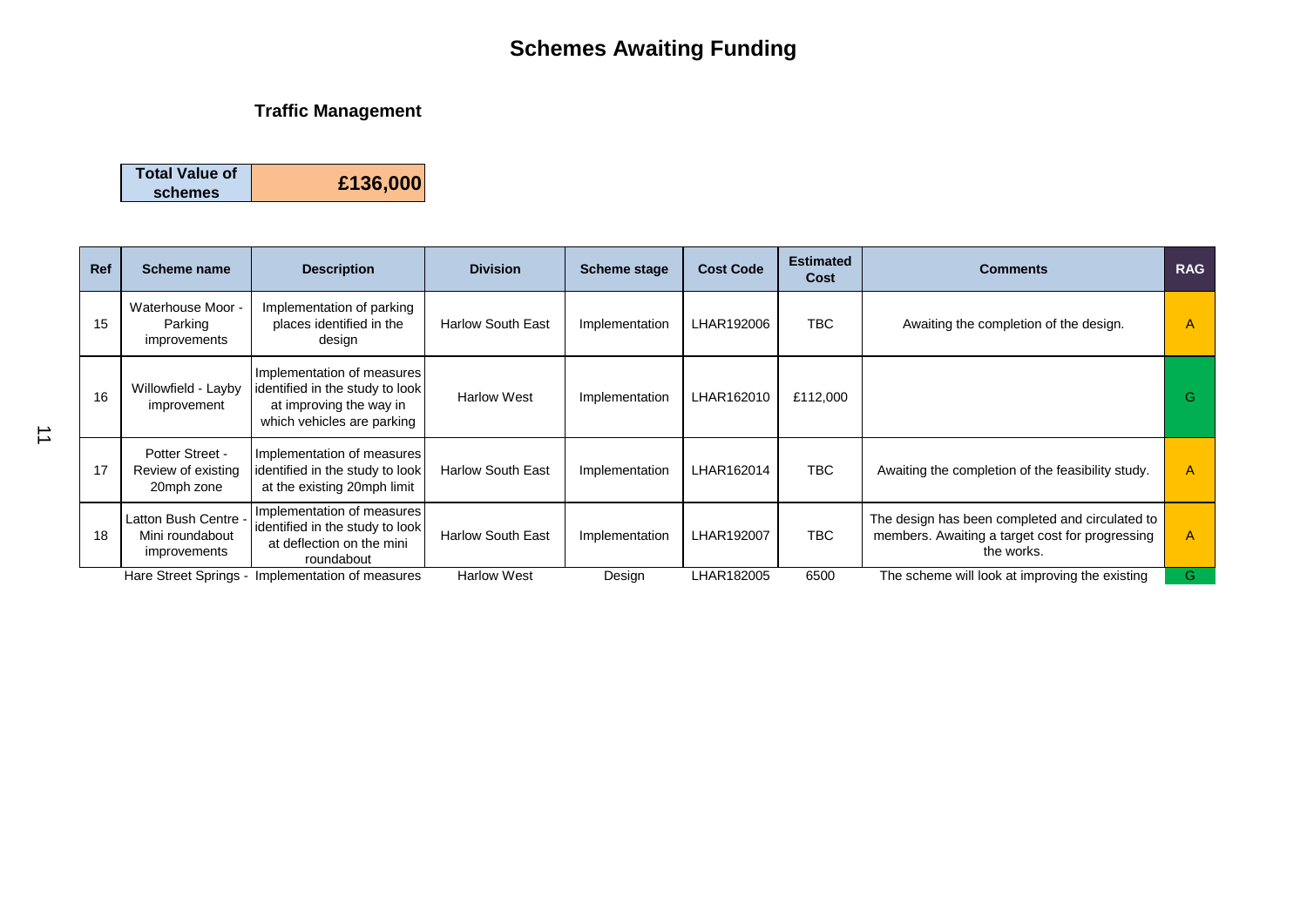## **Walking**

| <b>Total Value of</b> | £105,000 |
|-----------------------|----------|
| schemes               |          |

| Ref | <b>Scheme name</b>                                                             | <b>Description</b>                                        | <b>Division</b>             | <b>Scheme stage</b> | <b>Cost Code</b> | <b>Estimated</b><br>Cost | <b>Comments</b> | <b>RAG</b> |
|-----|--------------------------------------------------------------------------------|-----------------------------------------------------------|-----------------------------|---------------------|------------------|--------------------------|-----------------|------------|
|     | Hare Street junction<br>with Spring Close -<br>Dropped crossings               | 1 pair of dropped crossings                               | <b>Harlow West</b>          | Total scheme        | LHAR163013       | £5,500                   |                 | G          |
| 2   | <b>Helions Road</b><br>Junction with<br>Harberts Road -<br>Dropped crossings   | 1 pair of dropped crossings                               | <b>Harlow West</b>          | Total scheme        | LHAR163014       | £5,500                   |                 | G          |
| 3   | Willowfield junction<br>with Tendring Road<br>Dropped crossings                | 2 pairs of dropped crossings                              | <b>Harlow West</b>          | Total scheme        | LHAR163015       | £9,500                   |                 | G          |
| 4   | Maunds Hatch<br>junction with Maunds<br>Hatch - Dropped<br>crossings           | pair of dropped crossings<br>in the vicinity of the Co-Op | <b>Harlow West</b>          | Total scheme        | LHAR163019       | £5,500                   |                 | G          |
| 5   | <b>Tendring Road</b><br>junction with<br>Partridge Road -<br>Dropped crossings | 1 pair of dropped crossings                               | <b>Harlow West</b>          | Total scheme        | LHAR163021       | £5,500                   |                 | G          |
| 6   | Tawney's Road<br>junction with The<br>Fairways - Dropped<br>crossings          | 1 pair of dropped crossings                               | <b>Harlow South</b><br>East | Total scheme        | LHAR163023       | £6,500                   |                 | G          |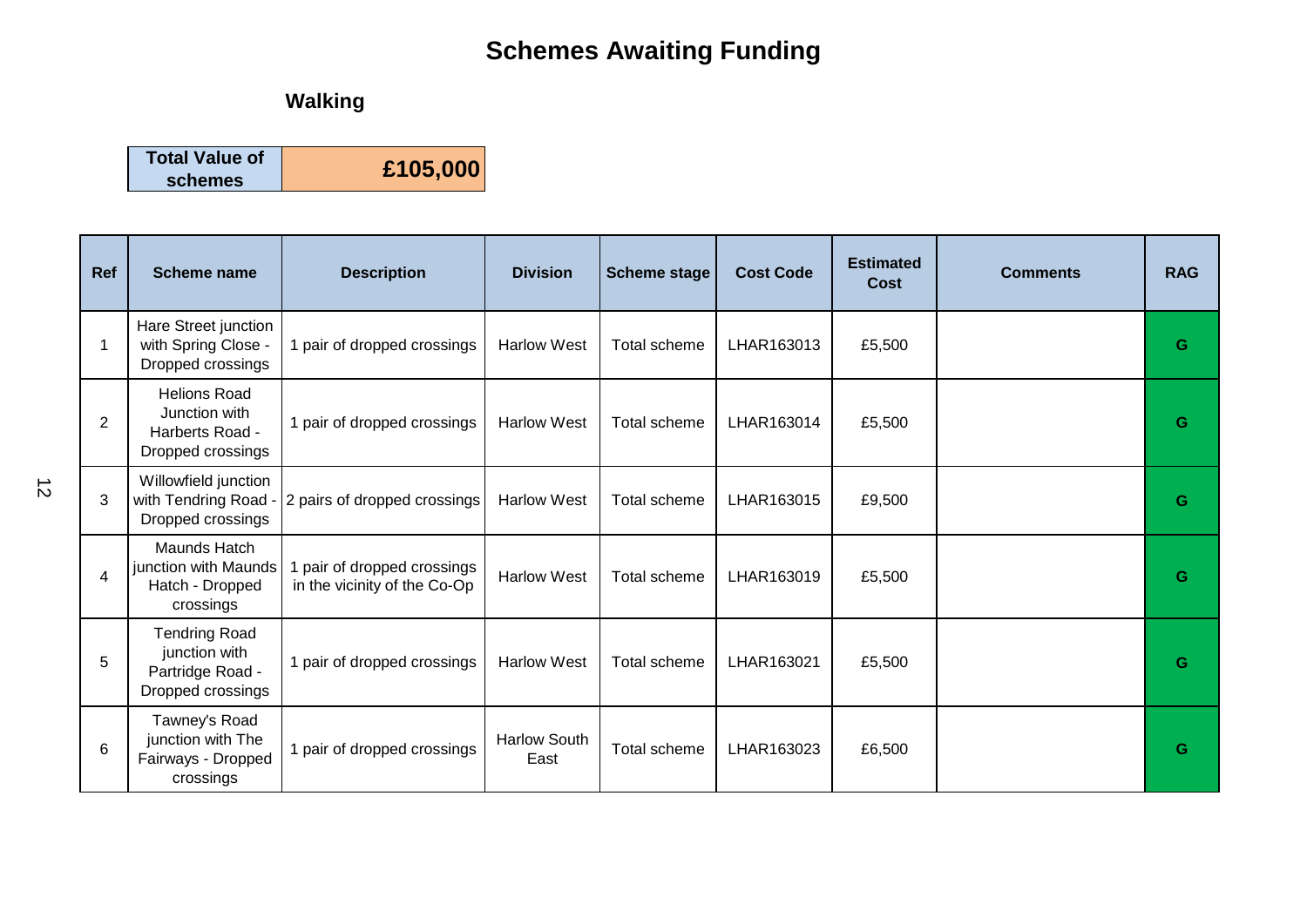| Ref            | <b>Scheme name</b>                                                               | <b>Description</b>                                                              | <b>Division</b>             | <b>Scheme stage</b> | <b>Cost Code</b> | <b>Estimated</b><br><b>Cost</b> | <b>Comments</b>                                                                                                                                                                                                                                                                                | <b>RAG</b>   |
|----------------|----------------------------------------------------------------------------------|---------------------------------------------------------------------------------|-----------------------------|---------------------|------------------|---------------------------------|------------------------------------------------------------------------------------------------------------------------------------------------------------------------------------------------------------------------------------------------------------------------------------------------|--------------|
| $\overline{7}$ | Waterhouse Moor -<br>Dropped crossings                                           | Request for 2 pairs of<br>dropped crossings down<br>Waterhouse Moor             | <b>Harlow South</b><br>East | Total scheme        | LHAR163026       | £11,000                         |                                                                                                                                                                                                                                                                                                | G            |
| 8              | Finchmoor - Dropped<br>crossings                                                 | Request for additional<br>dropped crossings down<br>Finchmoor                   | <b>Harlow West</b>          | Total scheme        | LHAR163028       | £30,000                         |                                                                                                                                                                                                                                                                                                | G            |
| 9              | Abercrombie Way<br>junction with<br>Woodcroft - Dropped<br>crossings             | 1 pair of dropped crossings                                                     | <b>Harlow West</b>          | Total scheme        | LHAR163029       | £11,000                         |                                                                                                                                                                                                                                                                                                | G            |
| 10             | <b>Entrance to Church</b><br>Gate School -<br>Dropped crossings                  | 1 pair of dropped crossings                                                     | <b>Harlow North</b>         | Total scheme        | LHAR163003       | £4,000                          |                                                                                                                                                                                                                                                                                                | G            |
| 11             | Miles Close junction<br>with Herbert's -<br>Dropped crossings                    | 1 pair of dropped crossings                                                     | <b>Harlow West</b>          | Total scheme        | LHAR163004       | £5,500                          |                                                                                                                                                                                                                                                                                                | G            |
| 12             | Shawbridge junction<br>next to sign for<br>houses 132-152 -<br>Dropped crossings | 1 pair of dropped crossings                                                     | <b>Harlow West</b>          | Total scheme        | LHAR163008       | £5,500                          |                                                                                                                                                                                                                                                                                                | G            |
| 14             | Little Parndon<br>School, Hodings<br>Road - Zebra<br>crossing                    | Investigations into possible<br>zebra crossing in the vicinity<br>of the school | <b>Harlow West</b>          | Validation          | LHAR203001       | <b>TBC</b>                      | The PV2 assessment has<br>now been completed with the<br>returned readings being<br>outside the required level to<br>qualify for a zebra crossing.<br>Cllr Souter has requested<br>that a CMA is progressed for<br>the Cabinet Member for<br>Highways to make a decision<br>outside of policy. | $\mathsf{R}$ |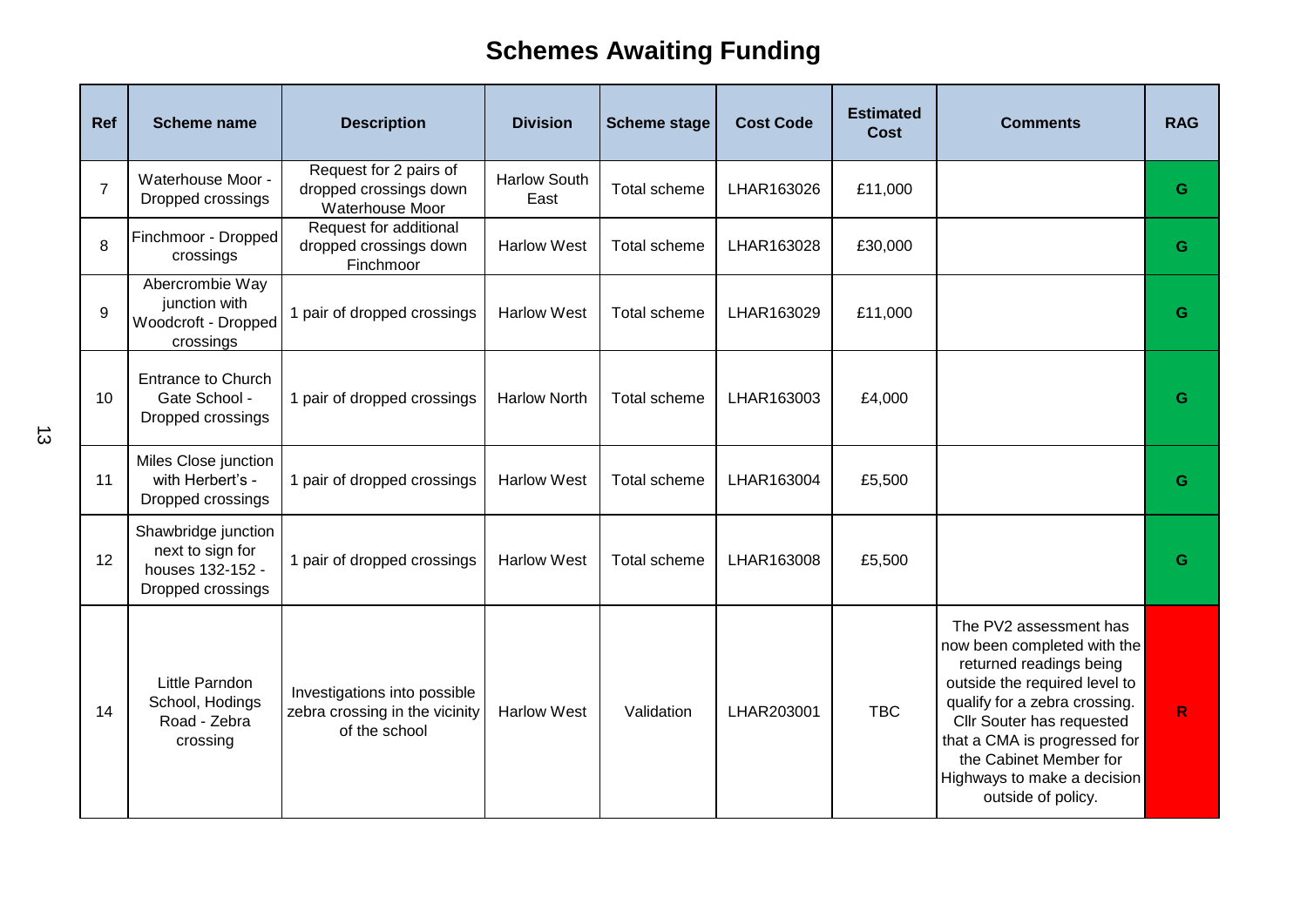| Ref | <b>Scheme name</b>                                       | <b>Description</b>                                                                                 | <b>Division</b>             | <b>Scheme stage</b> | <b>Cost Code</b> | <b>Estimated</b><br>Cost | <b>Comments</b> | <b>RAG</b> |
|-----|----------------------------------------------------------|----------------------------------------------------------------------------------------------------|-----------------------------|---------------------|------------------|--------------------------|-----------------|------------|
| 15  | Kiln Lane - zebra<br>crossing                            | Zebra crossing in the vicinity<br>of Fenton Grange and<br><b>Belfield Gardens</b>                  | <b>Harlow South</b><br>East | Validation          | LHAR213006       | <b>TBC</b>               | In validation.  | V          |
| 16  | Abercrombie Way /<br>Southern Way -<br>Dropped crossings | Improvements to the<br>dropped crossing facilities all<br>around the Staple Tye<br>shopping centre | <b>Harlow West</b>          | Validation          | LHAR213007       | <b>TBC</b>               | In validation.  | $\vee$     |
| 17  | Ryecroft jct with<br>Cannons Brook -<br>Dropped crossing | Dropped crossing at the<br>junction to better facilitate<br>the mobility impaired                  | <b>Harlow West</b>          | Validation          | LHAR213008       | <b>TBC</b>               | In validation.  | V          |
| 18  | Paringdon Road -<br>Dropped kerbs                        | Dropped kerbs to facilitate<br>easier movement from<br><b>Milwards</b>                             | <b>Harlow West</b>          | Validation          | LHAR213009       | <b>TBC</b>               | In validation.  | V          |
| 19  | Kingsmoor Road -<br>Zebra crossing                       | Formal crossing point close<br>to the Pyenest Road junction                                        | <b>Harlow West</b>          | Validation          | LHAR213010       | <b>TBC</b>               | In validation.  | V          |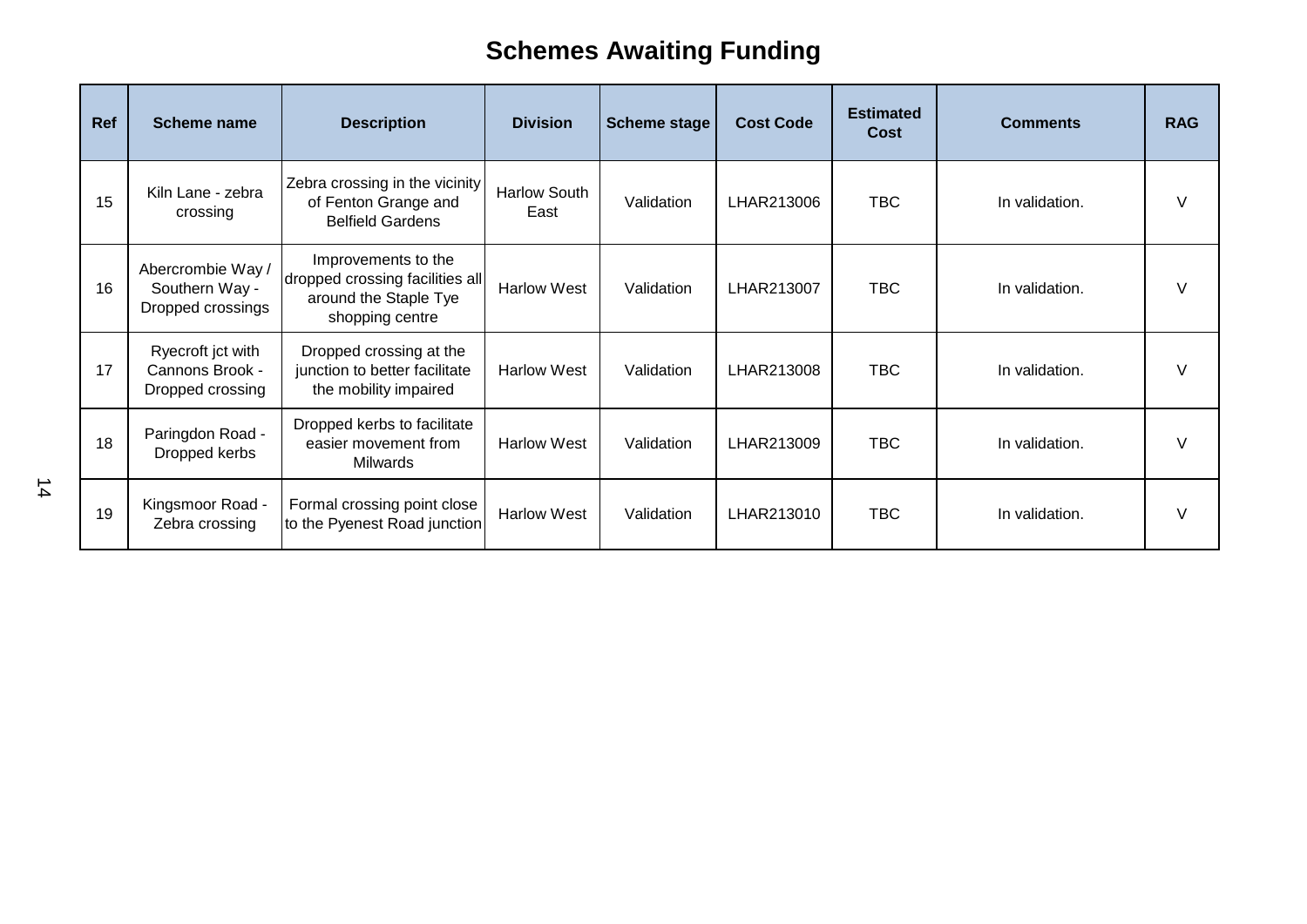## **Passenger Transport**

**Total Value of schemes £0**

| <b>Ref</b>     | Scheme name                                                    | <b>Description</b>      | <b>Division</b>     | <b>Scheme stage</b> | <b>Cost Code</b> | <b>Estimated</b><br>Cost | <b>Comments</b>                                                                                                       | <b>RAG</b> |
|----------------|----------------------------------------------------------------|-------------------------|---------------------|---------------------|------------------|--------------------------|-----------------------------------------------------------------------------------------------------------------------|------------|
| -1             | Peterswood School<br>(S-bound) -<br>Replacement bus<br>shelter | Replacement bus shelter | <b>Harlow West</b>  | Total scheme        | LHAR175006       | £0                       | The progression of bus<br>shelters in Essex is<br>currently on hold until the<br>conclusion of a<br>countywide audit. | A          |
| $\overline{2}$ | Peterswood School<br>(NW-bound)                                | Replacement bus shelter | <b>Harlow West</b>  | Total scheme        | LHAR175007       | £0                       | The progression of bus<br>shelters in Essex is<br>currently on hold until the<br>conclusion of a<br>countywide audit. | A          |
| 3              | <b>Fir Park</b>                                                | Replacement bus shelter | <b>Harlow West</b>  | Total scheme        | LHAR175010       | £0                       | The progression of bus<br>shelters in Essex is<br>currently on hold until the<br>conclusion of a<br>countywide audit. | A          |
| 4              | Pollards Hatch<br>(NW Bound)                                   | Replacement bus shelter | <b>Harlow West</b>  | Total scheme        | LHAR175011       | £0                       | The progression of bus<br>shelters in Essex is<br>currently on hold until the<br>conclusion of a<br>countywide audit. | A          |
| 5              | Ladyshot (opp)                                                 | Replacement bus shelter | <b>Harlow North</b> | Total scheme        | LHAR175012       | £0                       | The progression of bus<br>shelters in Essex is<br>currently on hold until the<br>conclusion of a<br>countywide audit. | A          |
| 6              | <b>Barley Croft</b><br>(N Bound)                               | Replacement bus shelter | <b>Harlow West</b>  | Total scheme        | LHAR175013       | £0                       | The progression of bus<br>shelters in Essex is<br>currently on hold until the<br>conclusion of a<br>countywide audit. | A          |